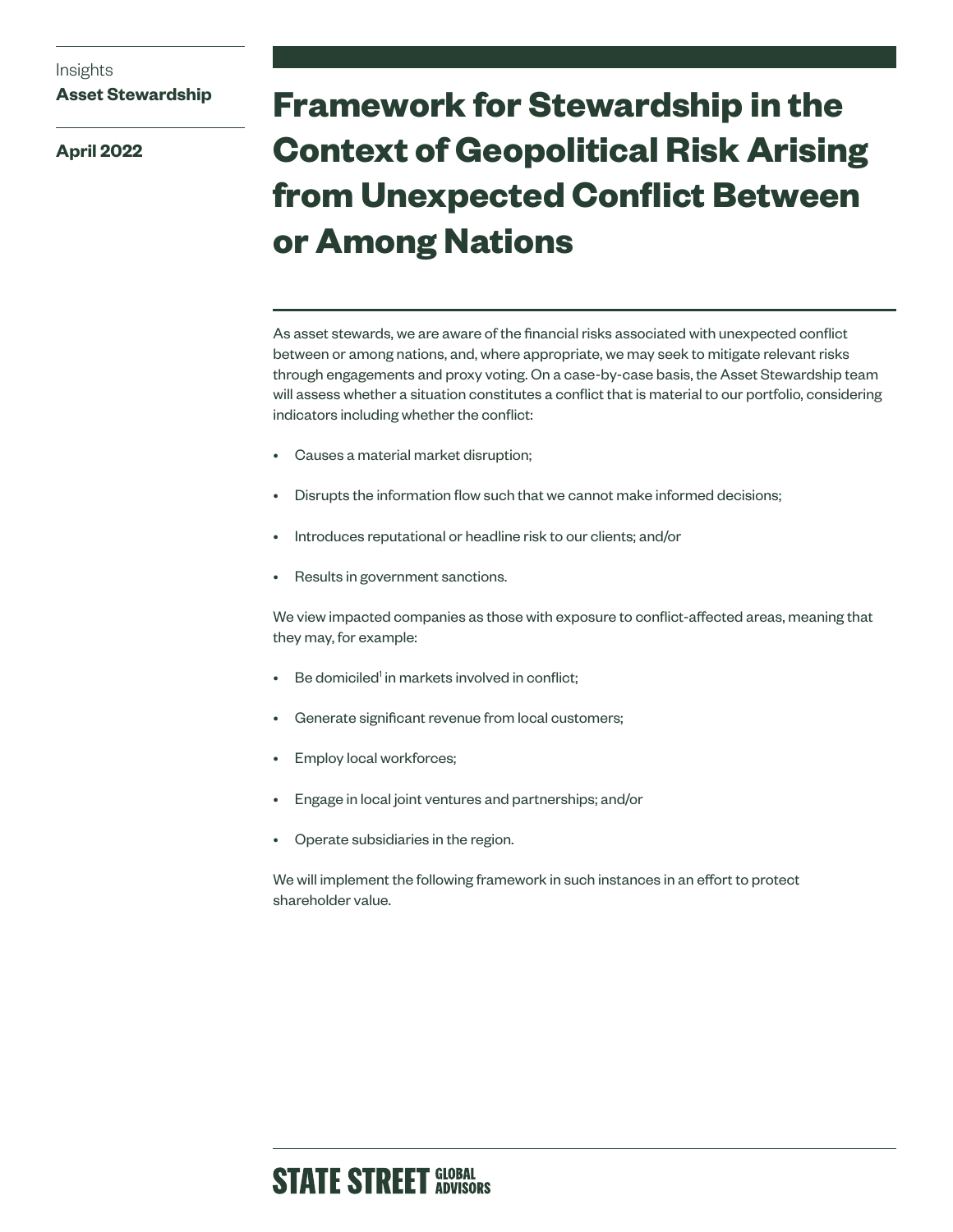| <b>Our Expectations for</b><br><b>Impacted Companies</b> | We expect our holdings that may be impacted by global conflicts to:                                                                                                                                                                                                                                                                                                                                                                                                                                                                                                                                               |
|----------------------------------------------------------|-------------------------------------------------------------------------------------------------------------------------------------------------------------------------------------------------------------------------------------------------------------------------------------------------------------------------------------------------------------------------------------------------------------------------------------------------------------------------------------------------------------------------------------------------------------------------------------------------------------------|
|                                                          | Manage and mitigate risks related to operating in impacted markets, which may include<br>financial, sanctions, regulatory, and/or reputational risks, among others;                                                                                                                                                                                                                                                                                                                                                                                                                                               |
|                                                          | Strengthen board oversight of these efforts; and                                                                                                                                                                                                                                                                                                                                                                                                                                                                                                                                                                  |
|                                                          | Describe these efforts in public disclosures.                                                                                                                                                                                                                                                                                                                                                                                                                                                                                                                                                                     |
|                                                          | In addition to these conflict-specific expectations, our existing Guidance on Human Rights<br>Disclosures & Practices applies to all companies in our portfolio.                                                                                                                                                                                                                                                                                                                                                                                                                                                  |
| <b>Engagements</b>                                       | Leveraging the criteria outlined above, we may request engagements with a targeted list of<br>holdings that have exposure to impacted markets. Our objective will be to understand how<br>companies are disclosing and managing relevant sanctions, regulatory, reputational, human<br>rights-related, and financial risks (e.g., disruptions to operations, supply chain, human capital<br>management strategies), and to encourage alignment with our expectations.                                                                                                                                             |
| <b>Proxy Voting</b>                                      | We will monitor impacted companies and consider using our proxy vote to hold boards<br>accountable for insufficient oversight of relevant risks, in line with our existing expectations<br>for directors.                                                                                                                                                                                                                                                                                                                                                                                                         |
|                                                          | The Asset Stewardship Team will work closely with State Street's Legal and Compliance<br>teams to ensure that any proxy voting and other stewardship activities in impacted markets<br>are permissible and not prohibited by any relevant global sanctions and regulations. If voting is<br>permissible in a given market, we will decide how to vote at these shareholder meetings. Where<br>appropriate, we may elect to submit "Do Not Vote" instructions for all meetings in an impacted<br>market where we do not have access to sufficient information or to protect our clients from<br>reputational risk. |
| <b>Conclusion</b>                                        | This framework is an example of the Asset Stewardship Team's commitment to proactively<br>managing risks to our portfolio in order to enhance long-term value for our clients. Please reach<br>out to State Street Global Advisors' Asset Stewardship Team at Governance Team@ssga.com to<br>request an engagement on this topic.                                                                                                                                                                                                                                                                                 |
|                                                          |                                                                                                                                                                                                                                                                                                                                                                                                                                                                                                                                                                                                                   |

**Endnote** and the state of the market, country of risk or country of incorporation from our proxy voting and research providers.